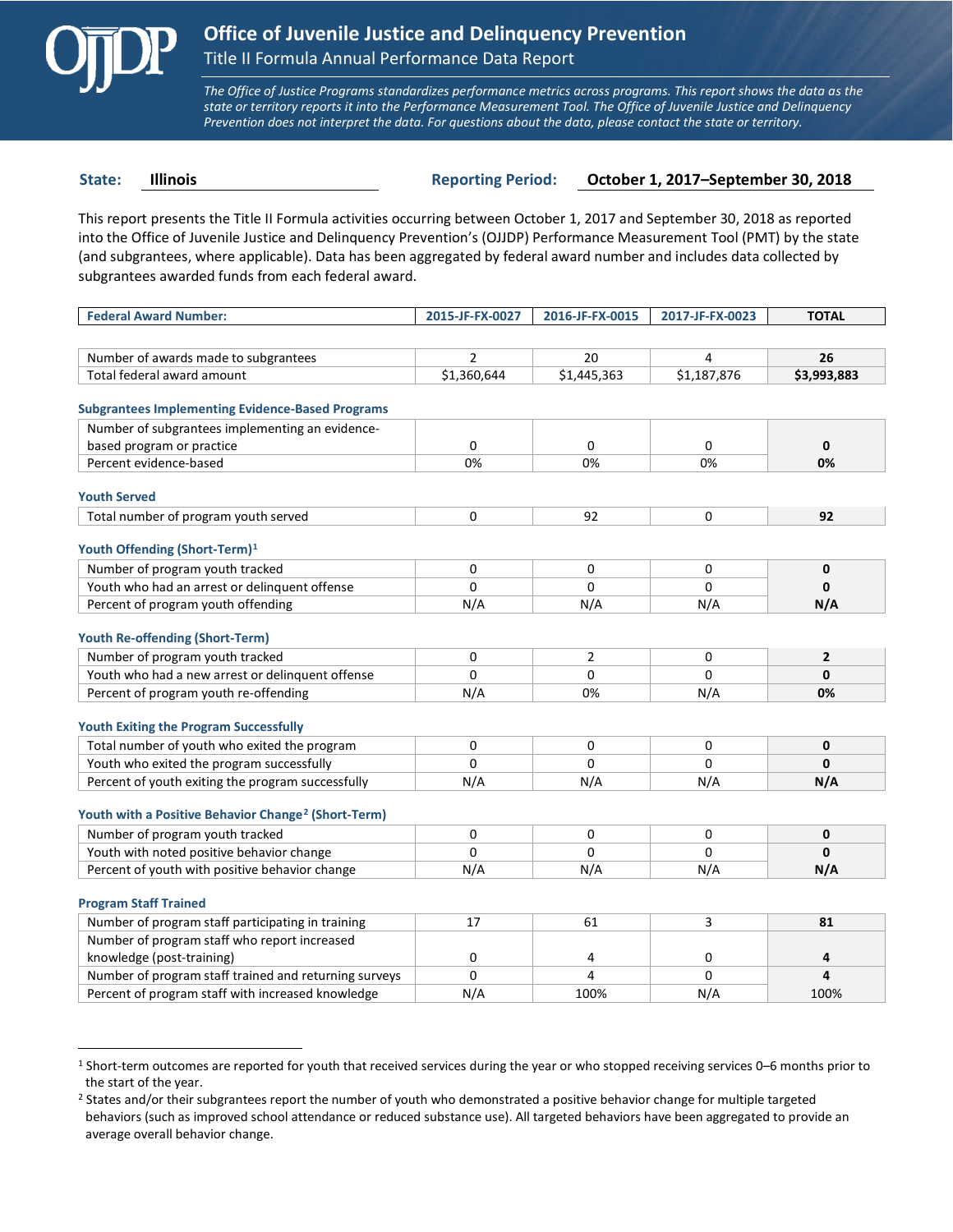# **Title II Formula Annual Performance Data Report**

# **Systems Improvement Activities**

| Number of Memorandum of Understandings developed |     | 44  |
|--------------------------------------------------|-----|-----|
| Number of program materials developed            | 20  |     |
| Number of planning activities conducted          | 137 | 164 |
| Number of program/agency policies or procedures  |     |     |
| created, amended, or rescinded                   |     |     |

# Purpose Area Allocations

OJJDP has defined 32 purpose areas that states may use their Title II funds to implement, either through subawards to local, public, and private agencies or through statewide programs. This section lists the funds allocated from each federal award to both subgrantee and statewide programs during the reporting period.<sup>[3](#page-1-0)</sup>

| <b>Purpose Area</b>                             | 2015-JF-FX-0027 | 2016-JF-FX-0015 | 2017-JF-FX-0023 | <b>TOTAL</b> |
|-------------------------------------------------|-----------------|-----------------|-----------------|--------------|
| 1. Aftercare/Reentry                            | \$0             | \$0             | \$0             | \$0          |
| 2. After School Programs                        | \$0             | \$0             | \$0             | \$0          |
| 3. Alternatives to Detention                    | \$12,379        | \$0             | \$0             | \$12,379     |
| 4. Child Abuse and Neglect                      | \$0             | \$0             | \$0             | \$0          |
| 5. Community-Based Programs and Services        | \$0             | \$50,094        | \$0             | \$50,094     |
| 6. Delinquency Prevention                       | \$0             | \$0             | \$0             | \$0          |
| 7. Gangs                                        | \$0             | \$0             | \$0             | \$0          |
| 8. Graduated and Appropriate Sanctions          | \$0             | \$0             | \$0             | \$0          |
| 9. Hate Crimes                                  | \$0             | \$0             | \$0             | \$0          |
| 10. Job Training                                | \$0             | \$0             | \$0             | \$0          |
| 11. Learning and Other Disabilities             | \$0             | \$0             | \$0             | \$0          |
| 12. Mental Health Services                      | \$0             | \$0             | \$0             | \$0          |
| 13. Mentoring, Counseling and Training Programs | \$0             | \$0             | \$0             | \$0          |
| 14. Positive Youth Development                  | \$0             | \$0             | \$0             | \$0          |
| 15. Probation                                   | \$0             | \$0             | \$0             | \$0          |
| 16. Protecting Juvenile Rights                  | \$0             | \$0             | \$0             | \$0          |
| 17. School Programs                             | \$0             | \$0             | \$0             | \$0          |
| 18. Substance and Alcohol Abuse                 | \$0             | \$0             | \$0             | \$0          |
| 19. Compliance Monitoring                       | \$0             | \$42,803        | \$3,300         | \$46,103     |
| 20. Deinstitutionalization of Status Offenders  | \$0             | \$0             | \$0             | \$0          |
| 21. Disproportionate Minority Contact           | \$0             | \$78,385        | \$7,400         | \$85,785     |
| 22. Diversion                                   | \$0             | \$51,244        | \$0             | \$51,244     |
| 23. Gender-Specific Services                    | \$0             | \$0             | \$3,000         | \$3,000      |
| 24. Indian Tribe Programs                       | \$0             | \$0             | \$0             | \$0          |
| 25. Indigent Defense                            | \$0             | \$0             | \$0             | \$0          |
| 26. Jail Removal                                | \$0             | \$0             | \$0             | \$0          |
| 27. Juvenile Justice System Improvement         | \$5,400         | \$397,761       | \$5,800         | \$408,961    |
| 28. Planning and Administration                 | \$4,438         | \$144,536       | \$0             | \$148,974    |
| 29. Reducing Probation Officer Caseloads        | \$0             | \$0             | \$0             | \$0          |
| 30. Rural Area Juvenile Programs                | \$0             | \$0             | \$0             | \$0          |
| 31. Separation of Juveniles from Adult Inmates  | \$0             | \$0             | \$0             | \$0          |
| 32. State Advisory Group (SAG) Allocation       | \$0             | \$20,000        | \$0             | \$20,000     |

<span id="page-1-0"></span><sup>&</sup>lt;sup>3</sup> The dollars shown are an estimate of total funds allocated for activities conducted for each purpose area. The PMT is not a grants management system and does not collect data on actual expenditures. For actual expenditures, please refer to the Office of Justice Programs Grants Management System (GMS).

 $\overline{a}$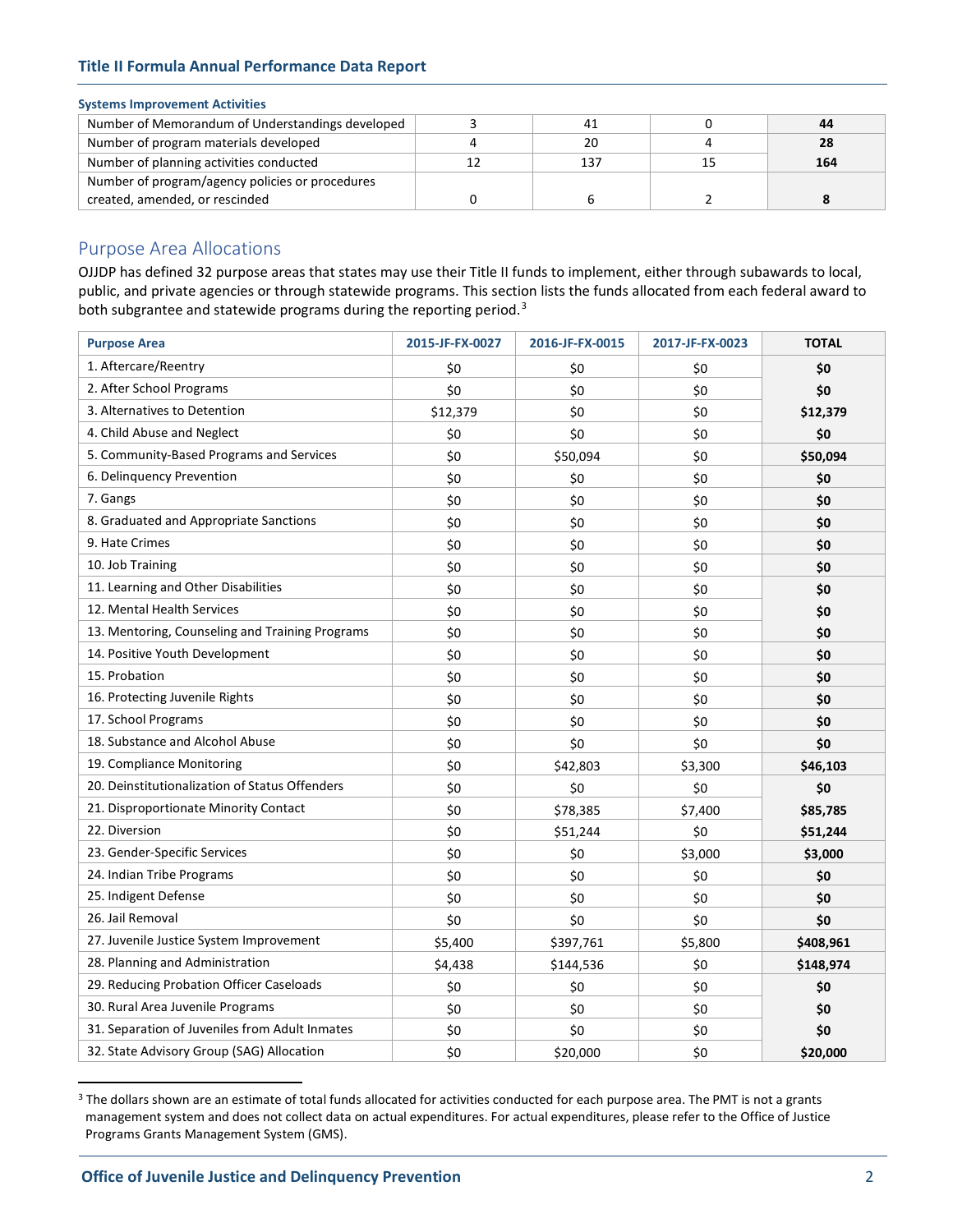# Subgrantee Information

This section lists all the local, tribal, and community-based organizations receiving a subaward from the state, the subaward amount, and the purpose area the funds were allocated towards.<sup>[4](#page-2-0)</sup>

|                                         | 2015-JF-FX-0027 | 2016-JF-FX-0015 | 2017-JF-FX-0023 |
|-----------------------------------------|-----------------|-----------------|-----------------|
|                                         |                 |                 |                 |
| Ann & Robert H Lurie Childrens Hospital |                 |                 |                 |

| Subaward Number         | N/A | IL0333G   | N/A |
|-------------------------|-----|-----------|-----|
| Subaward Amount         | N/A | 19,718ء   | N/A |
| Program Area Allocation | N/A | Diversion | N/A |

#### **Dekalb County Community Action**

| Subaward Number            | $\mathbf{v}$ | L0346G    | N/   |
|----------------------------|--------------|-----------|------|
| Subaward Amount            | $\mathbf{v}$ | .700      | N/   |
| Area Allocation<br>Program | N/A          | Diversion | IV/A |

## **DeKalb County on behalf of DeKalb County Youth Service Bureau**

| Subaward Number         | N/A | <b>IL0084G</b>          | N/A |
|-------------------------|-----|-------------------------|-----|
| Subaward Amount         | N/A | \$54.738                | N/A |
|                         |     | Juvenile Justice System |     |
| Program Area Allocation | N/A | Improvement             | N/A |

# **DuPage County Probation & Court Services**

| Subaward Number         | <b>IL0250G</b>          | IL0250G                 | N/A |
|-------------------------|-------------------------|-------------------------|-----|
| Subaward Amount         | \$5.400                 | \$47.520                | N/A |
| Program Area Allocation | Juvenile Justice System | Juvenile Justice System |     |
|                         | Improvement             | Improvement             | N/A |

#### **Effingham County**

| Subaward Number         | N/A | IL0210G                 | N/A |
|-------------------------|-----|-------------------------|-----|
| Subaward Amount         | N/A | \$20.892                | N/A |
|                         |     | Juvenile Justice System |     |
| Program Area Allocation | N/A | Improvement             | N/A |

# **IL Criminal Justice Information Authority**

| Subaward Number         | N/A | IL0035G                 | N/A |
|-------------------------|-----|-------------------------|-----|
| Subaward Amount         | N/A | \$21.837                | N/A |
| Program Area Allocation |     | Juvenile Justice System |     |
|                         | N/A | Improvement             | N/A |

#### **Kane County**

 $\overline{a}$ 

| Subaward Number         | N/A | IL0054G                  | N/A |
|-------------------------|-----|--------------------------|-----|
| Subaward Amount         | N/A | \$38,463                 | N/A |
| Program Area Allocation |     | Community-Based Programs |     |
|                         | N/A | and Services             | N/A |

#### **Midwest Youth Services**

| Subaward Number         | N/A | IL0333G                 | N/A |
|-------------------------|-----|-------------------------|-----|
| Subaward Amount         | N/A | \$26.569                | N/A |
|                         |     | Juvenile Justice System |     |
| Program Area Allocation | N/A | Improvement             | N/A |

<span id="page-2-0"></span><sup>&</sup>lt;sup>4</sup> The report does not include subgrantees who were not operational (e.g., did not provide services or expend grant funds) during the year or did not complete data entry in the PMT.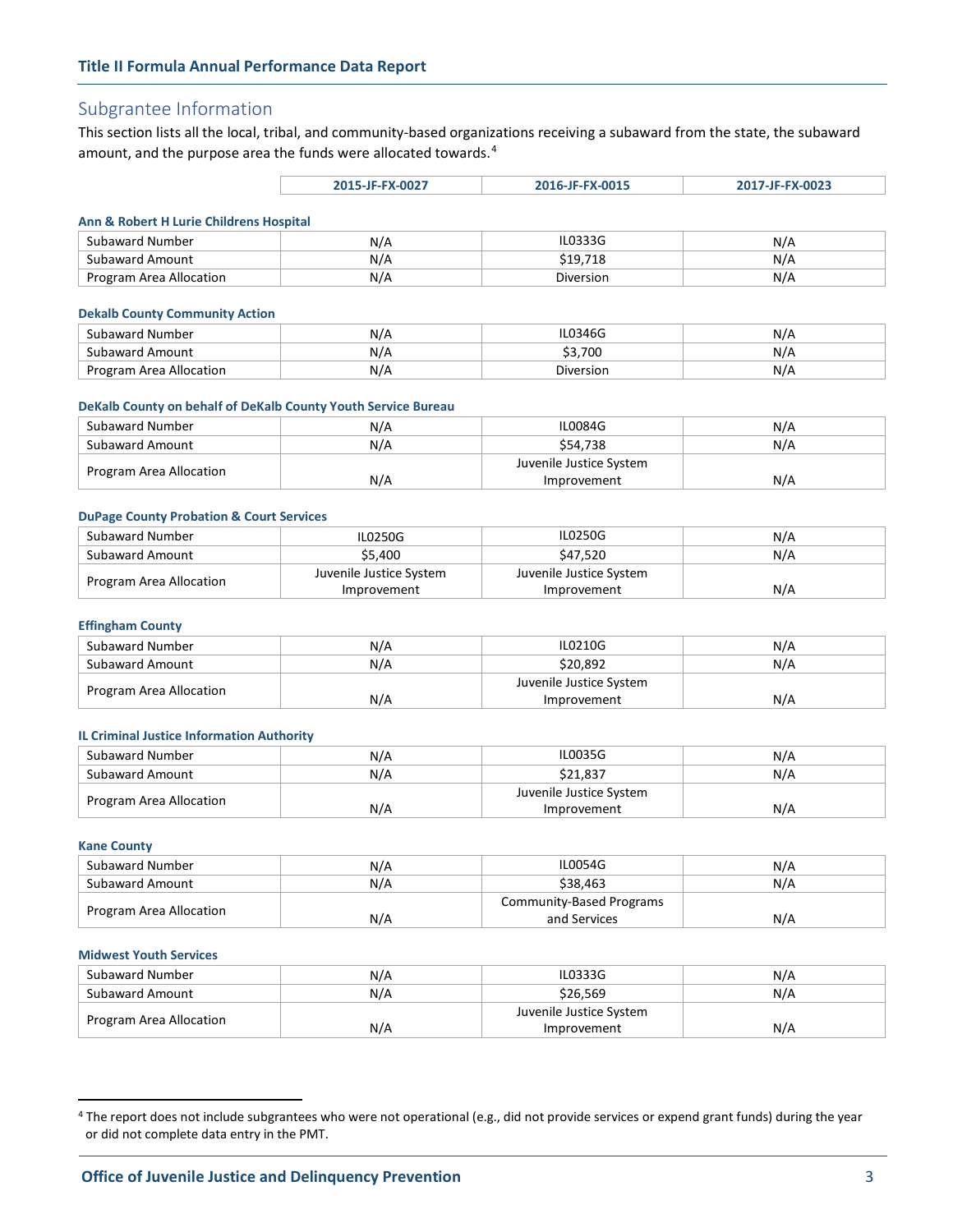# **Title II Formula Annual Performance Data Report**

|                                        | 2015-JF-FX-0027 | 2016-JF-FX-0015         | 2017-JF-FX-0023 |
|----------------------------------------|-----------------|-------------------------|-----------------|
|                                        |                 |                         |                 |
| <b>Midwest Youth Services YSP</b>      |                 |                         |                 |
| Subaward Number                        | N/A             | IL0347G                 | N/A             |
| <b>Subaward Amount</b>                 | N/A             | \$5,400                 | N/A             |
| Program Area Allocation                | N/A             | Diversion               | N/A             |
|                                        |                 |                         |                 |
| <b>New Life Centers Chicagoland</b>    |                 |                         |                 |
| Subaward Number                        | N/A             | IL0338G                 | N/A             |
| <b>Subaward Amount</b>                 | N/A             | \$17,026                | N/A             |
| Program Area Allocation                | N/A             | <b>Diversion</b>        | N/A             |
|                                        |                 |                         |                 |
| <b>SGA Youth &amp; Family Services</b> |                 |                         |                 |
| Subaward Number                        | N/A             | IL0182G                 | N/A             |
| <b>Subaward Amount</b>                 | N/A             | \$5,400                 | N/A             |
| Program Area Allocation                | N/A             | <b>Diversion</b>        | N/A             |
|                                        |                 |                         |                 |
| <b>St. Clair County</b>                |                 |                         |                 |
| Subaward Number                        | N/A             | <b>IL0145G</b>          | N/A             |
| <b>Subaward Amount</b>                 | N/A             | \$44,299                | N/A             |
|                                        |                 | Juvenile Justice System |                 |

## **The Board of Trustees, University of IL**

Program Area Allocation N/A

| Subaward Number         | IL0033G                   | IL0033G                 | N/A |
|-------------------------|---------------------------|-------------------------|-----|
| Subaward Amount         | \$12,379                  | \$135.318               | N/A |
| Program Area Allocation |                           | Juvenile Justice System |     |
|                         | Alternatives to Detention | Improvement             | N/A |

Improvement N/A

# **Wabash County 2nd Judicial Circuit**

| Subaward Number         | N/A | <b>IL0144G</b>          | N/A |
|-------------------------|-----|-------------------------|-----|
| Subaward Amount         | N/A | \$38.717                | N/A |
|                         |     | Juvenile Justice System |     |
| Program Area Allocation | N/A | Improvement             | N/A |

## **Youth Network Council (DMC)**

| Subaward Number         | N/A | <b>IL0220G</b>            | IL0220G                   |
|-------------------------|-----|---------------------------|---------------------------|
| Subaward Amount         | N/A | \$78.385                  | \$7.400                   |
|                         |     | Disproportionate Minority | Disproportionate Minority |
| Program Area Allocation | N/A | Contact                   | Contact                   |

# **Youth Network Council Compliance**

| Subaward Number         | N/A | N/H | IL0342G                  |
|-------------------------|-----|-----|--------------------------|
| Subaward Amount         | N/A | N/A | - 3.000د                 |
| Program Area Allocation | N/A | N/F | Gender-Specific Services |

# **Youth Network Council SAG**

| Subaward Number         | N/A | IL0341G                    | N/A |
|-------------------------|-----|----------------------------|-----|
| Subaward Amount         | N/A | \$20.000                   | N/A |
| Program Area Allocation |     | State Advisory Group (SAG) |     |
|                         | N/A | Allocation                 | N/A |